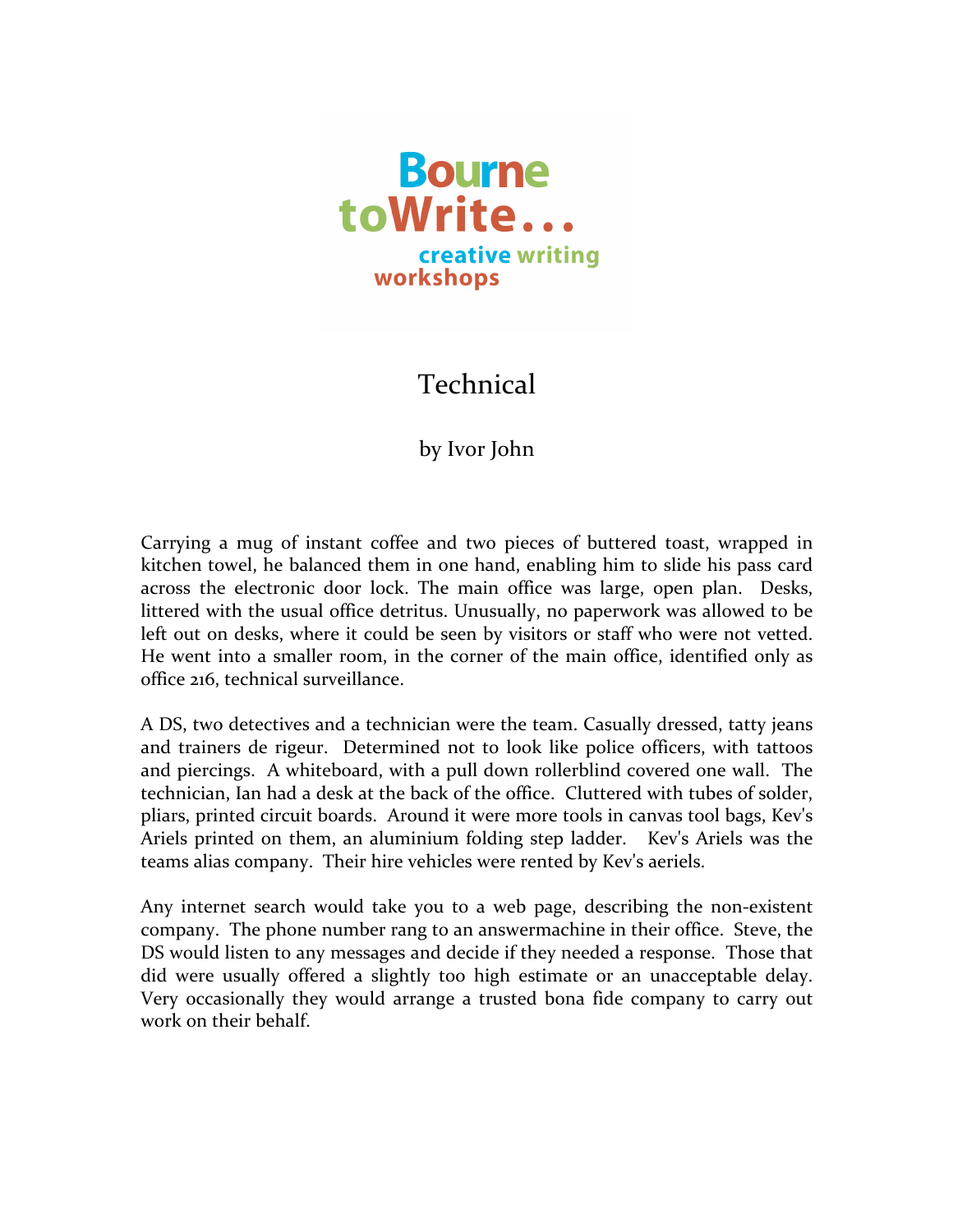If they were working on the plot, they would appear, on casual inspection to be an ariel company. Usually this simple deception was sufficient to assuage casual curiosity and avoid the need to explain who they were. Third party awareness is the often overlooked hazard for covert operatives. They were aware that their cover lacked the sophistication of their SOCA equivalents, who had fully formed shell companies. It would not pass a rigorous inspection but was sufficient for the targets they mostly worked on. Drug dealers, fraudsters and occasionally murder suspects. 

Tina was already in the office, sitting in front of her two, large monitors, her headphones plugged in to her computer. On her screen a dancing sine wave, peaking at the sibilants of the voice she was listening too through her headphones. Using her mouse, she moved the cursor on the screen to mark the beginning and end points of parts she wanted to listen to more closely, later. Highlighting them, she dragged them over to her second terminal, to create a play list. This was a laborious job. Most of the twenty-four hours of recording would be silent or background noise. It had to be listened to. The software could pick out whenever the probe was active, which made the task easier. But this was not foolproof.

"Where are Ian and Steve?"

"They've gone to do a visual of the lock up. We know Bridger is bang at it, but we are not getting anything off the lines or the probe at his drum."

"So what is the plan for the lockup?"

"We are going to have a meeting later with the SV team, but he wants to do a creep at the unit to put in a probe and a camera. We don't think the team will do it though we would need at least twenty four hours lifestyle".

"What's there problem? Don't they realise how active he is?"

"Steve doesn't think they'll extend the warrant, based on what we've done so far. We are going live with the current probe, from tonight."

"Live, are you kidding, how the hell are we going to manage that."

Tina laughed, "You'd better tell Julie you won't be home for a few days."

"So have we got the team from tonight then?"

"Crime squad are covering it, they have a source who says he has threatened to kill the witness who has  $ID'd$  him."